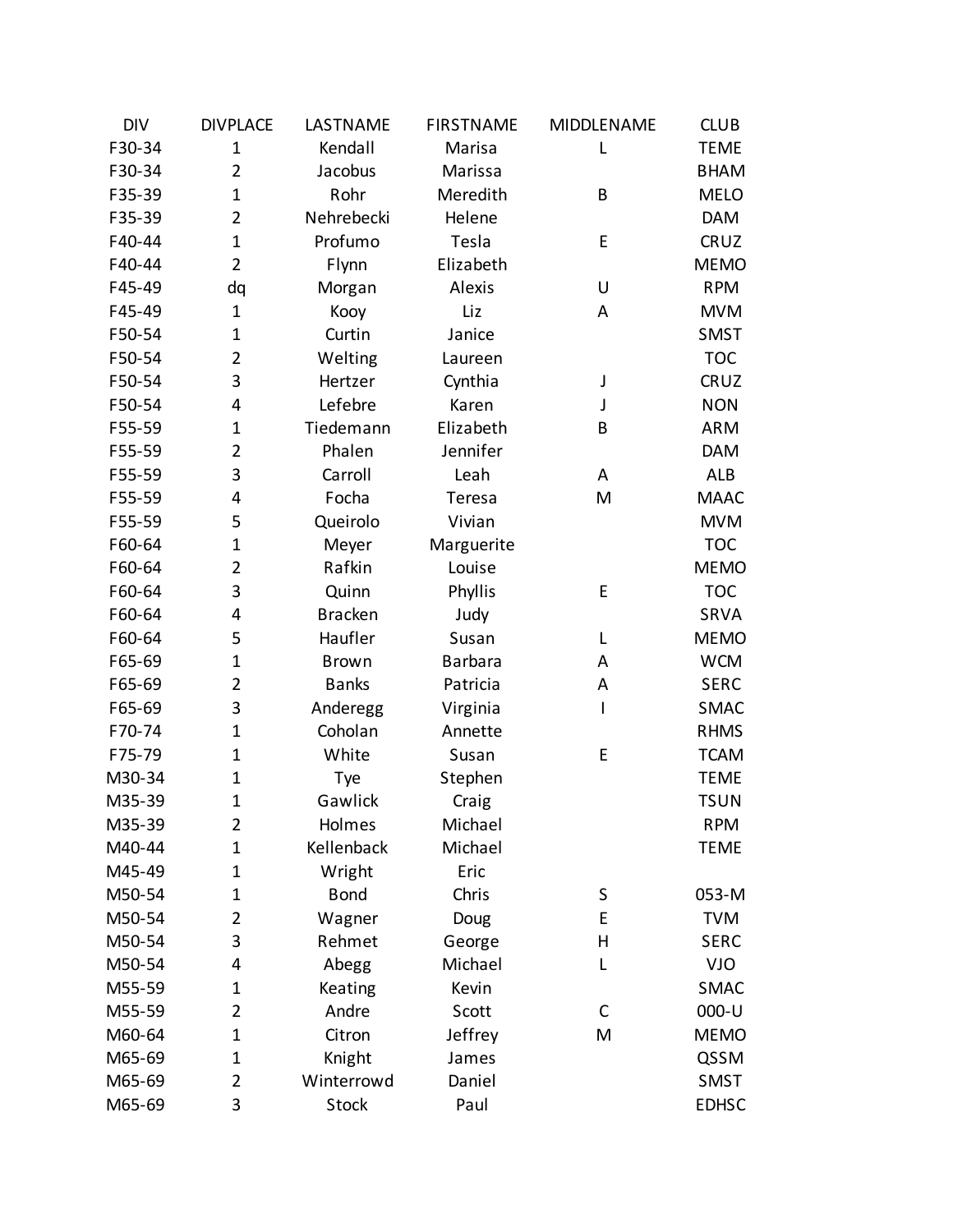| M80-84 | $\mathsf{cane}$ |      | <b>WCM</b>  |
|--------|-----------------|------|-------------|
| M80-84 | Laramie         | Mike | <b>SERC</b> |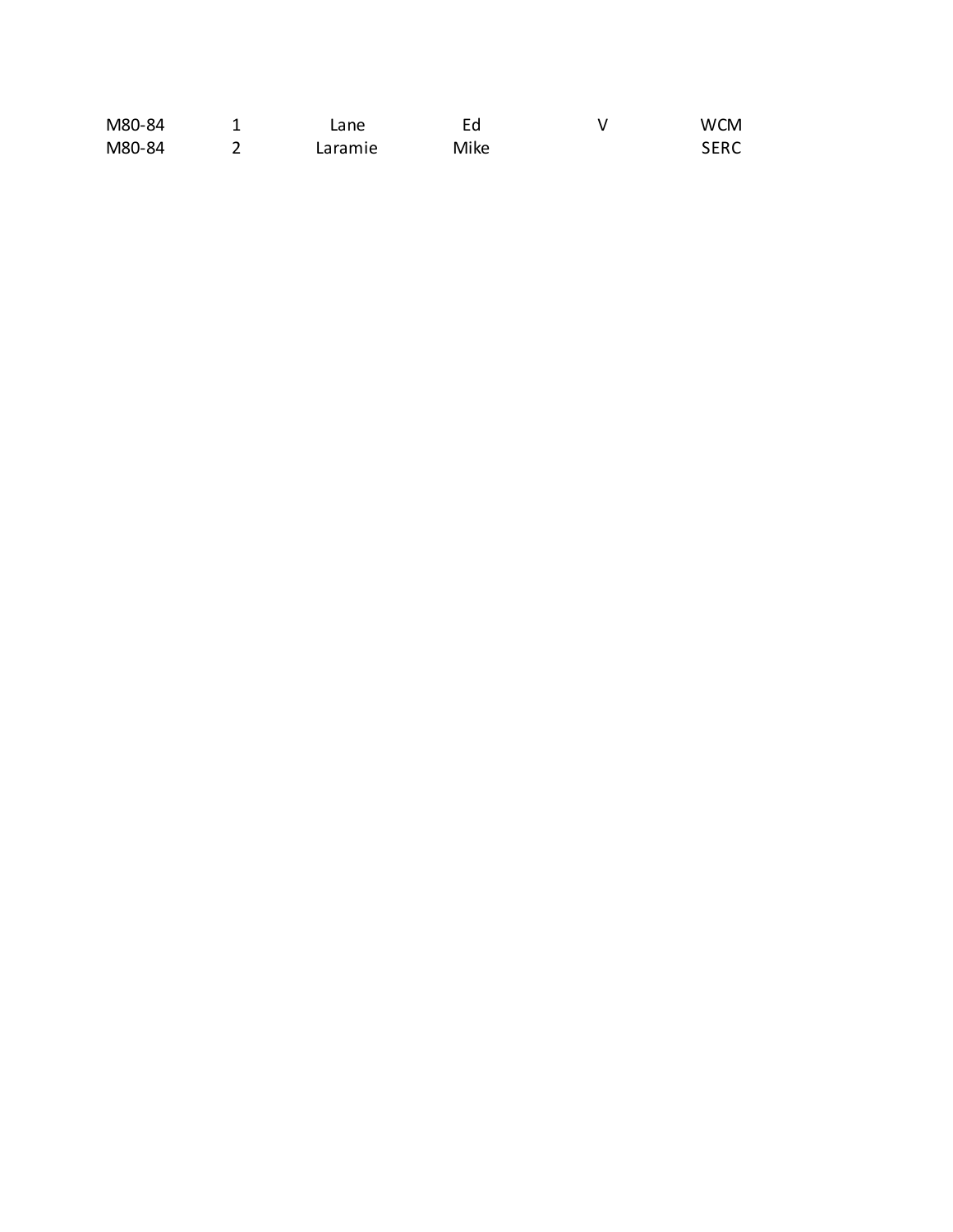| AGE | <b>TIME</b> | NO. | <b>OALLPLACE</b> |
|-----|-------------|-----|------------------|
| 30  | 12:59.4     | 243 | 26               |
| 34  | 14:32.6     | 100 | 27               |
| 37  | 11:15.7     | 140 |                  |
| 39  | 11:38.1     | 129 | 10               |
| 42  | 10:22.5     | 249 | $\mathbf{1}$     |
| 40  | 12:40.8     | 86  | 24               |
| 45  | dq          | 128 |                  |
| 48  | 12:12.1     | 110 | 15               |
| 52  | 10:51.0     | 80  | 3                |
| 54  | 11:09.1     | 160 | 4                |
| 50  | 11:21.3     | 250 | 6                |
| 51  | 12:24.8     | 308 |                  |
| 56  | 12:01.1     | 153 | 12               |
| 55  | 12:13.3     | 130 | 14               |
| 58  | 17:15.6     | 66  |                  |
| 58  | 17:44.1     | 87  | 29               |
| 59  | 18:40.0     | 135 |                  |
| 60  | 11:09.9     | 126 | 11               |
| 61  | 12:28.1     | 137 | 16               |
| 64  | 12:31.4     | 136 | 18               |
| 62  | 12:44.6     | 61  | 21               |
| 62  | 13:40.7     | 97  | 25               |
| 66  | 15:14.3     | 63  | 28               |
| 67  | 17:25.7     | 55  | 32               |
| 67  | 17:36.0     | 52  |                  |
| 71  | 15:38.2     | 209 | 30               |
| 77  | 18:49.3     | 161 | 33               |
| 31  | 17:14.1     | 158 |                  |
| 38  | 10:45.7     | 90  | 5                |
| 35  | 11:35.3     | 216 |                  |
| 44  | 12:34.9     | 242 | 20               |
| 46  | 11:28.8     | 163 | 7                |
| 52  | 10:36.6     | 60  | $\overline{2}$   |
| 52  | 10:48.4     | 244 |                  |
| 53  | 13:07.7     | 221 | 23               |
| 54  | 17:47.4     | 50  |                  |
| 56  | 11:44.6     | 218 | 9                |
| 55  | 12:35.8     | 53  | 19               |
| 64  | 11:47.9     | 71  | 13               |
| 66  | 11:40.3     | 109 | 8                |
| 69  | 11:59.1     | 162 | 17               |
| 66  | 13:13.8     | 150 | 22               |